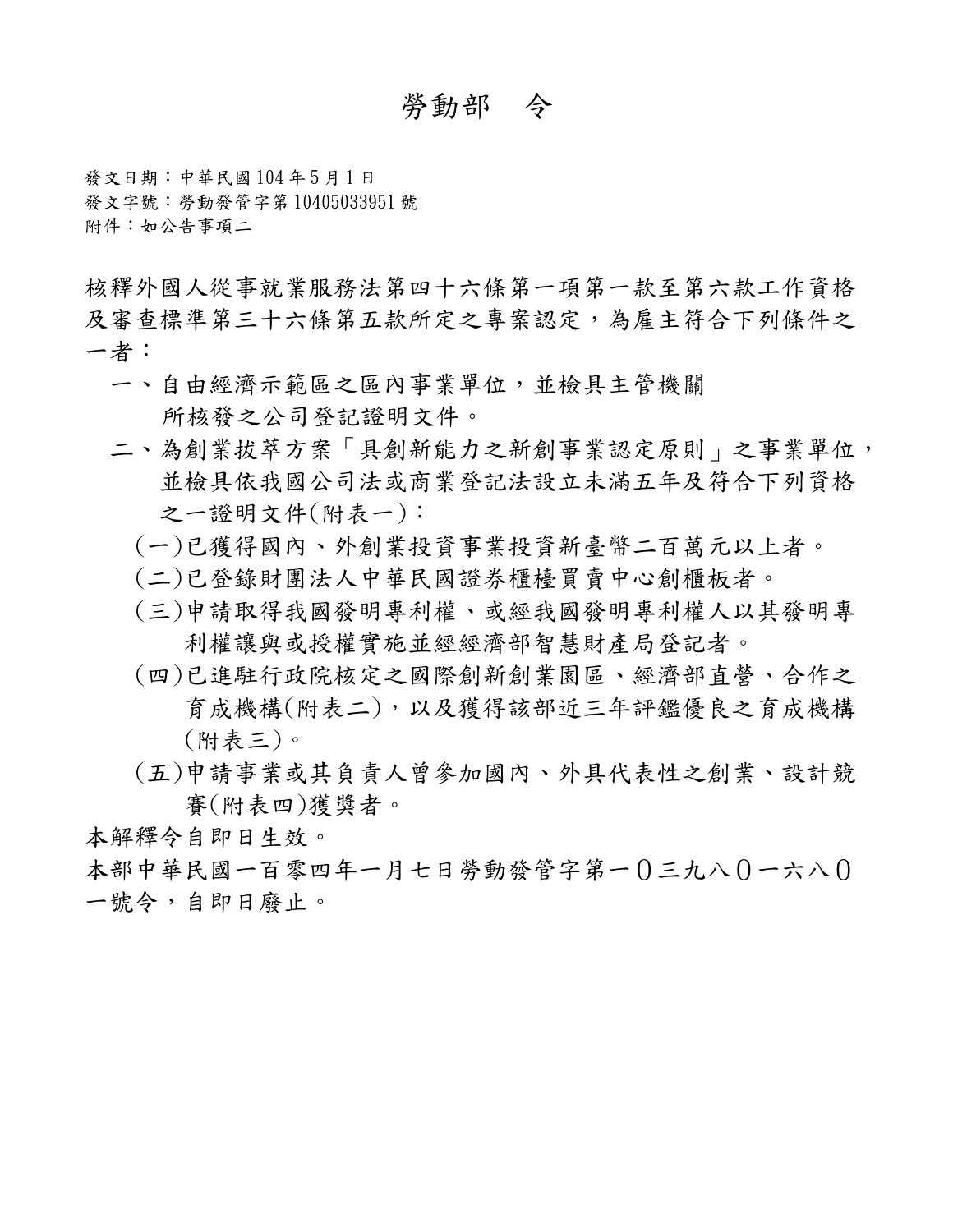# Ministry of Labor Ordinance

Issue Date:May 1,2015 Issue Number:No. 10405039351 Attachment: Announcement section 2

The Ministry hereby elaborates the term of recognition under Item5 of Article 36 as used in the Qualifications and Criteria Standards for foreigners undertaking the jobs specified under Article 46.1.1 to 46.1.6 of the Employment Service Act, which refers to employers meeting any of the following criteria:

- 1. Business entities within the Free Economic Pilot Zones shall provide the valid business registration certificates and documents issued by the central competent authority.
- 2. Business entities complying with definitions of "startup with innovation capability" listed in the HeadStart Taiwan program shall provide the relevant certificates of the establishment of the business not exceeding five years and documents at the MOEA's Intellectual Property Office (TIPO) (see attachment 1).
	- i The business entities have obtained funds amounting to over NT\$2 million from venture capitalists inside or outside the country.
	- ii The business entities have completed registration at the Go Incubation Board for Startup and Acceleration Firms (GISA) of the GreTai Securities Market.
	- iii The business entities have obtained an invention patent from the Republic of China (Taiwan) or have obtained the patent rights through authorization or transfer of control with registration completed at the MOEA's Intellectual Property Office (TIPO).
	- iv The business entities have set up the offices at the Taipei Expo Park which is assigned as a new cluster for startups by the Executive Yuan, the incubators managed by or in partnership with the Ministry of Economic Affairs (see attachment 2), and the incubators rated excellent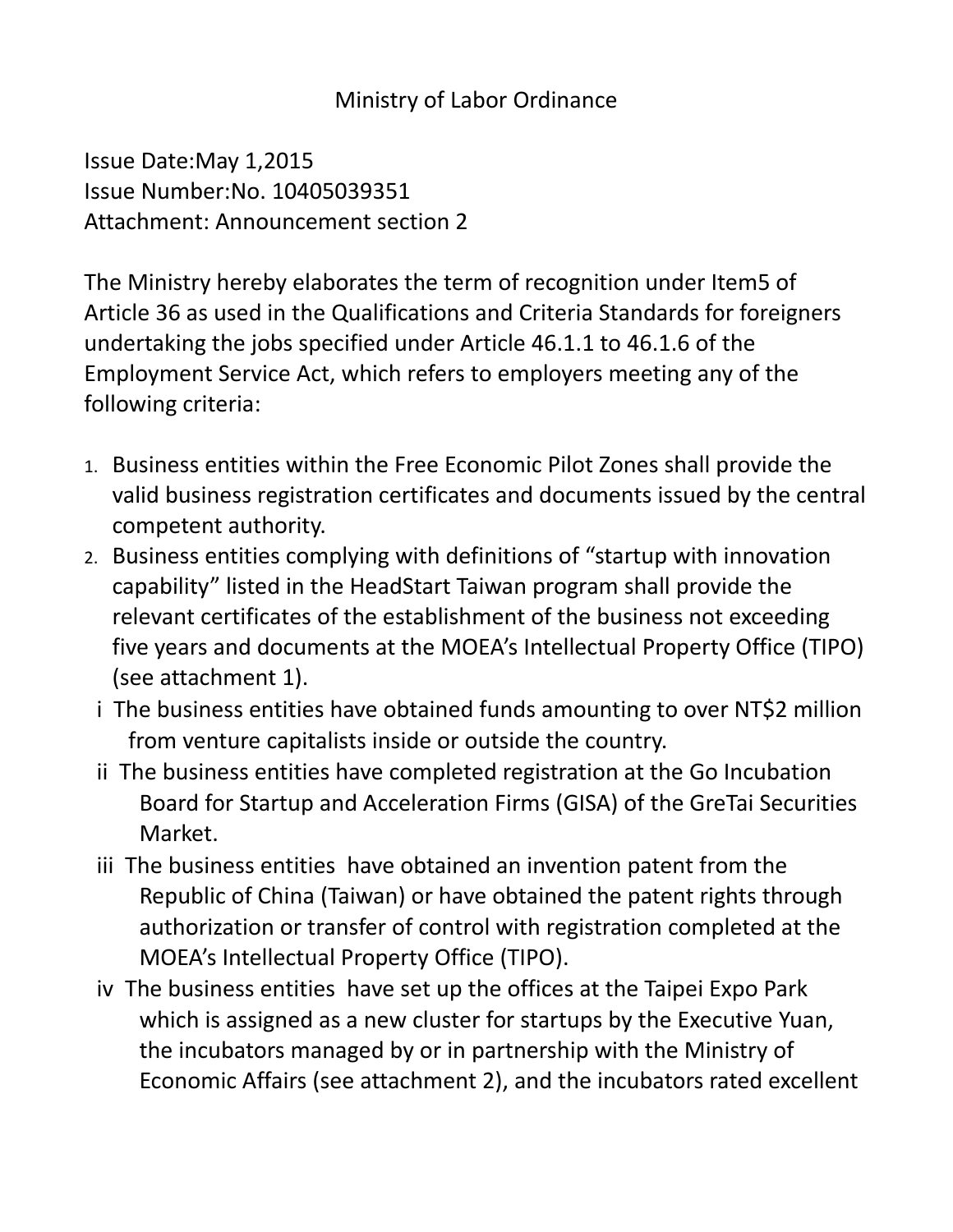by the Ministry Oof Economic Affairs within three years (see attachment 3).

v The applying business entities or their person in charge has ever won any of the venture or design contests inside or outside the country (see attachment 4).

This interpretation shall take effect on this day.

 The Order of the Ministry of Labor dated January 7, 2014 (Ref. No. Lao-Zhi-Gui-Zi-1039801680) shall cease to apply on this day.

Minister Chen Hsiung wen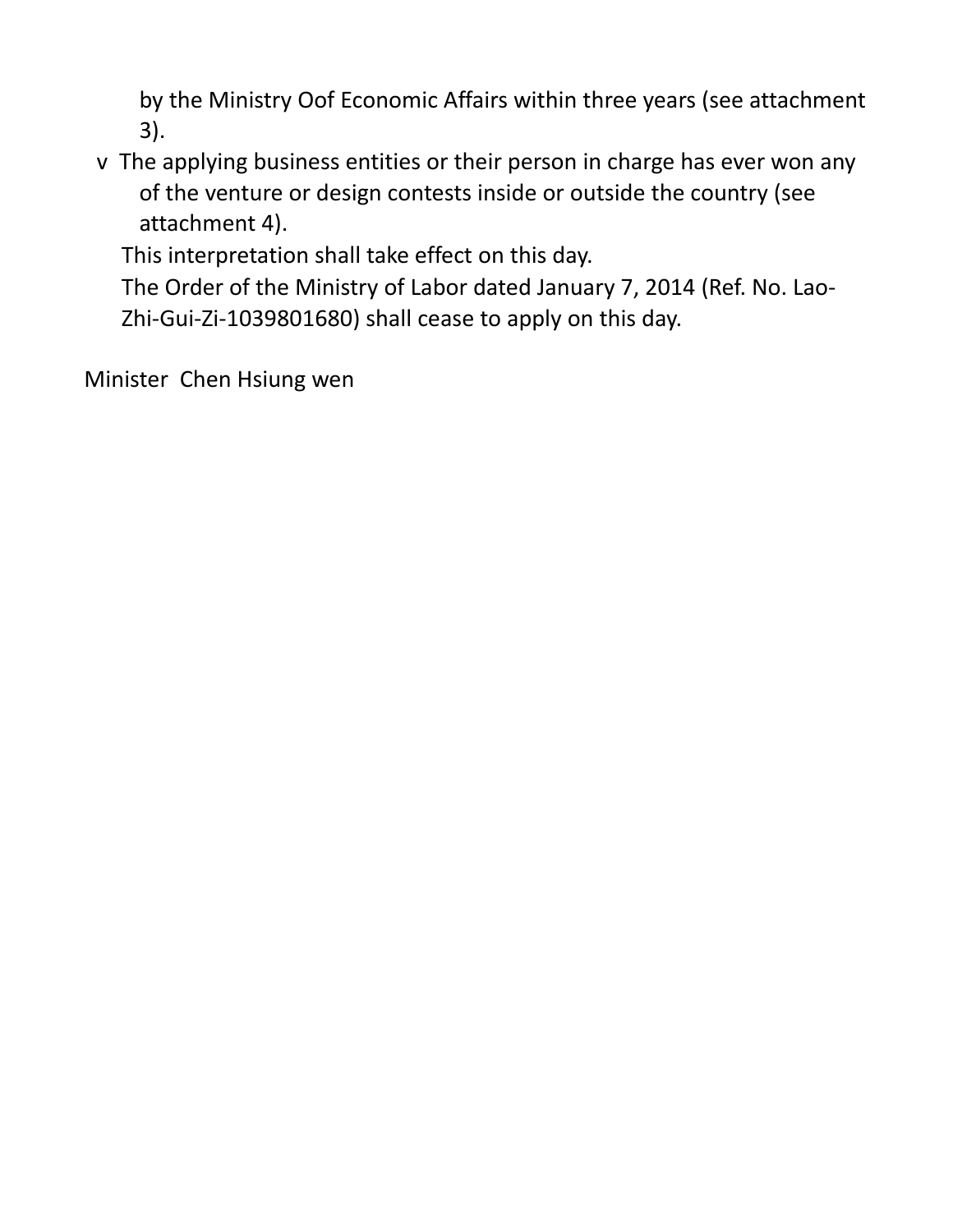# 附表一

符合各認定原則申請新創事業認定之應備證明文件

| 編 號            | 基本應備證明文件                                                |
|----------------|---------------------------------------------------------|
| 1              | 公司登記證明書                                                 |
| $\overline{2}$ | 商業登記抄本                                                  |
| 編號             | 符合各項認定條件應備證明文件                                          |
| $1 - 1 - 1$    | 創投事業公司設立(變更)登記表(或合法設立證明影本)                              |
| $1 - 1 - 2$    | 申請日2個月內經公司登記主管機關核發之股東繳納現金                               |
|                | 股款明細表<br>(股東欄位須載有○○創業投資股份有限公司)                          |
| $1 - 2 - 1$    | 外國人投資主管機關或其委託機關核准投資函影本<br>(准予投資經營業務應包含創業投資業)            |
| $1 - 2 - 2$    | 申請日2個月內經公司登記主管機關核發之股東繳納現金                               |
|                | 股款明細表                                                   |
|                | (股東欄位須載有○○Ventures 或○○Venture Partners                  |
| $\overline{2}$ | 或○○Venture Capital)<br>財團法人中華民國證券櫃檯買賣中心核發同意登錄創櫃板<br>函影本 |
| $3 - 1$        | 中華民國發明專利證書影本                                            |
| $3 - 2$        | 經濟部智慧財產局核發之發明專利權讓與或授權,准予登                               |
|                | 記函影本                                                    |
| $4 - 1$        | ○○公司暨財團法人工業技術研究院創業育成廠商進駐服                               |
|                | 務契約書影本                                                  |
| $4 - 2$        | 科技服務大樓企業進駐合約書影本(財團法人資訊工業策進                              |
|                | 會)                                                      |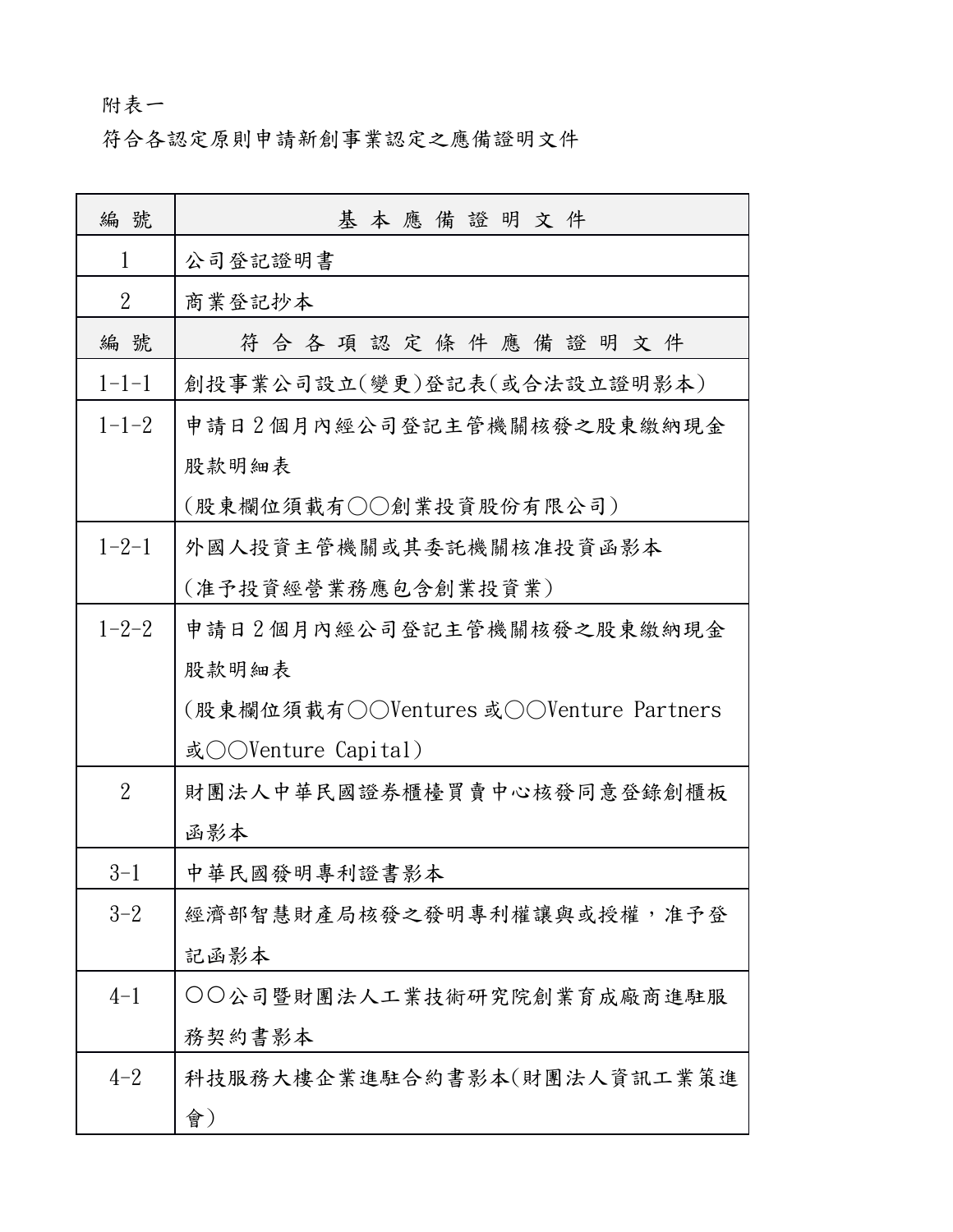| $4 - 3$ | 營運培育合約書影本(國立交通大學)                  |
|---------|------------------------------------|
| $4 - 4$ | 國立清華大學創新育成中心營運輔導合約書影本              |
| $4 - 5$ | 國立臺灣科技大學中小企業創新育成中心營運輔導合約書          |
|         | 影本                                 |
| $4 - 6$ | 中原大學創新育成中心與廠商進駐合作開發契約書影本           |
| $4 - 7$ | 逢甲大學創新育成中心營運培育合約書影本                |
| $4 - 8$ | 中華大學創新育成中心營運輔導合約書影本                |
| $4 - 9$ | 財團法人鞋類暨運動休閒科技研發中心中小企業創新育成          |
|         | 中心營運輔導合約書影本                        |
|         |                                    |
| $5 - 1$ | 科技部創新創業激勵計畫獲創業傑出獎獎狀影本              |
| $5 - 2$ | 經濟部中小企業處新創事業獎獎狀影本                  |
| $5 - 3$ | 教育部青年發展署U-Start「大專畢業生創業服務計書」       |
|         | 第2階段獲績優創業團隊獎狀影本                    |
| $5 - 4$ | 獲 Demo God Awards 優勝者之獎狀影本         |
| $5 - 5$ | 獲 Red Dot Award(德國紅點設計大獎)之獎狀影本     |
| $5 - 6$ | 獲 IF design Award(德國漢諾威工業設計獎)之獎狀影本 |
| $5 - 7$ | 獲 G-Mark Award(日本通產省優良產品設計獎)之獎狀影本  |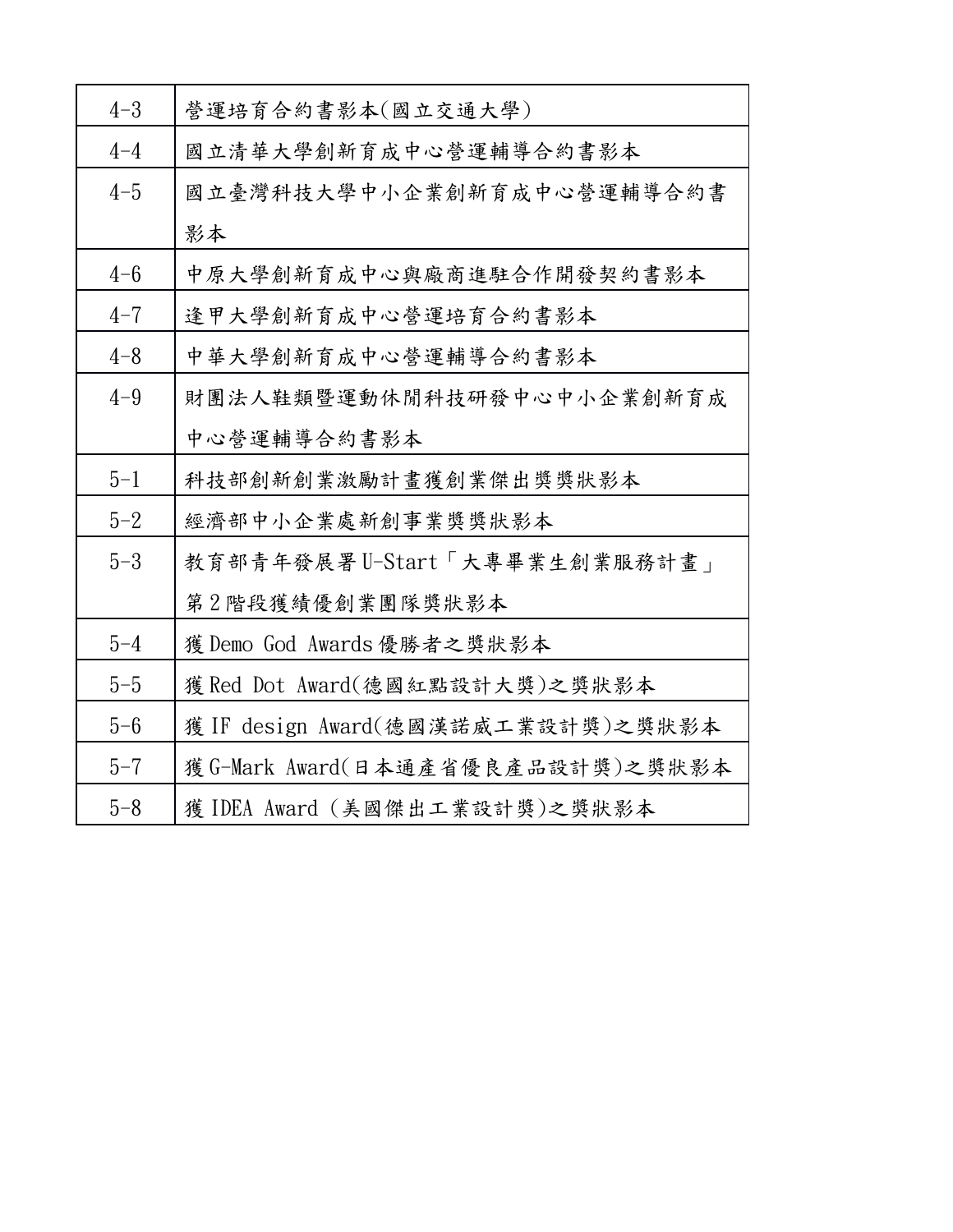The list of documents required for the qualified startups:

| <b>Numbers</b> | Required basic documents                                                    |
|----------------|-----------------------------------------------------------------------------|
| $\mathbf{1}$   | <b>Business registration certificate</b>                                    |
| $\overline{2}$ | A certified copy of business registration                                   |
| <b>Numbers</b> | Documents required for startups for recognition                             |
| $1 - 1 - 1$    | The registration form (or a copy of a valid registration certificate) of a  |
|                | new establishment (or change) of a venture capital firm.                    |
| $1 - 1 - 2$    | Summary of shareholders and stock subscription in cash issued by the        |
|                | competent authorities within two months of application for recognition      |
|                | as a startup.                                                               |
| $1 - 2 - 1$    | The photocopy of the letter of investment approval issued by competent      |
|                | authorities supervising foreign nationals investing within the territory of |
|                | the Republic of China or its commissioned authorities.                      |
| $1 - 2 - 2$    | Summary of shareholders and stock subscription in cash issued by the        |
|                | competent authorities within two months of application for recognition      |
|                | as a startup.                                                               |
| $\overline{2}$ | The photocopy of the letter of approval to register at the Go Incubation    |
|                | Board for Startup and Acceleration Firms (GISA) issued by the GreTai        |
|                | Securities Market.                                                          |
| $3 - 1$        | The photocopy of the Certificates of Invention Patent issued by the         |
|                | government of the Republic of China.                                        |
| $3 - 2$        | The photocopy of the authorization or transfer of the control and           |
|                | approval of registration whose original copy is issued by MOEA's TIPO.      |
| $4 - 1$        | The photocopy of the letter of cooperation including the service of         |
|                | stationing assistance between the Incubation Center of Industrial           |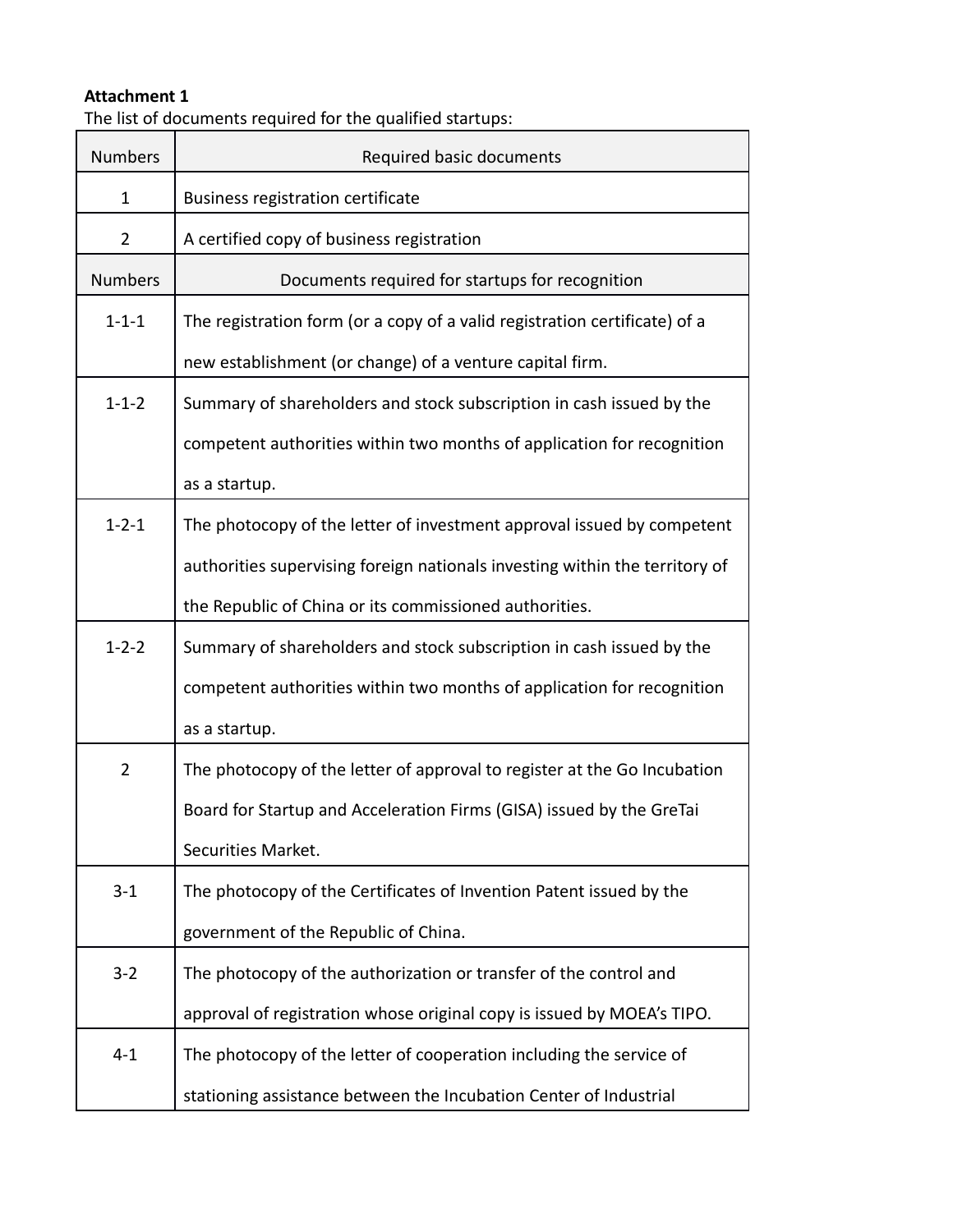|         | Technology Research Institute (ITRI) and the startup.                    |
|---------|--------------------------------------------------------------------------|
| $4 - 2$ | The photocopy of a stationing agreement between the Innovative           |
|         | DigiTech-Enabled Applications & Services Institute (IDEAS) and the       |
|         | applied company.                                                         |
| $4-3$   | The photocopy of the letter of agreement between National Chiao Tung     |
|         | University and the applied company over the operations and cultivations. |
| $4 - 4$ | The photocopy of the letter of agreement between the Center of           |
|         | Innovative Incubator, National Tsing Hua University and the applied      |
|         | company over management consulting service.                              |
| $4 - 5$ | The photocopy of the letter of agreement between the Business            |
|         | Incubation Center, National Taiwan University of Science and Technology  |
|         | and the applied company over management consulting service.              |
| $4 - 6$ | The photocopy of the letter of agreement between Chung Yuan              |
|         | University Innovation & Incubation Center and the applied company over   |
|         | joint development.                                                       |
| $4 - 7$ | The photocopy of the letter of agreement between Business Incubation     |
|         | Center of Feng Chia University and the applied company over the          |
|         | operations and cultivations.                                             |
| $4 - 8$ | The photocopy of the letter of agreement between Chung-hua University    |
|         | Innovation & Incubation Center and the applied company over the          |
|         | operations and cultivations.                                             |
| $4 - 9$ | The photocopy of the letter of agreement between Footwear &              |
|         | Recreation Technology Research Institute Incubation Center and the       |
|         | applied company over the operations and cultivations.                    |
| $5 - 1$ | The photocopy of the award documents of the Best Startups in the         |
|         | program of Innovation & Startups conducted by the Ministry of Science    |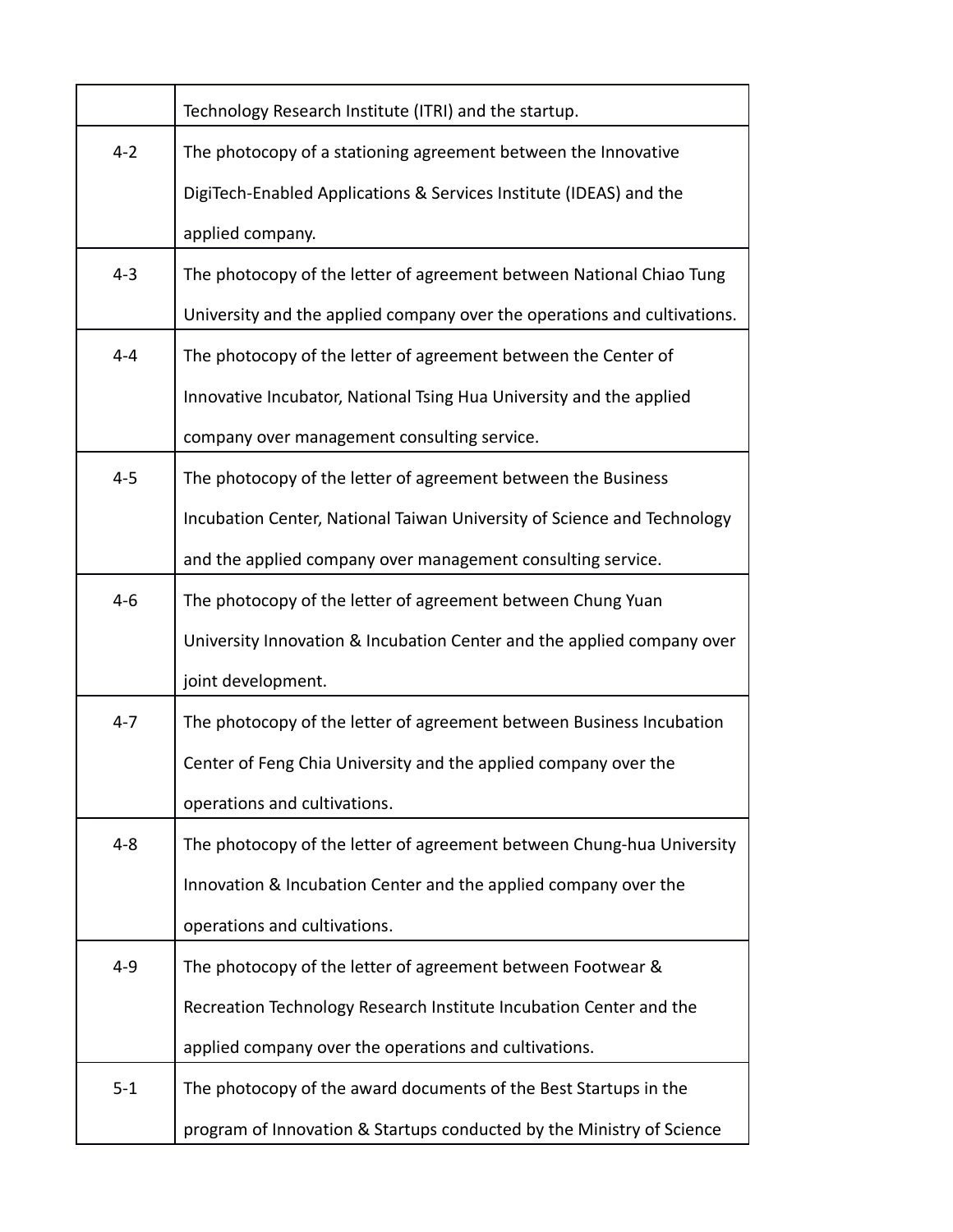|         | and Technology.                                                       |
|---------|-----------------------------------------------------------------------|
| $5 - 2$ | The photocopy of the award documents of the Best Startup Businesses   |
|         | issued by SMEA, Ministry of Economic Affairs.                         |
| $5 - 3$ | The photocopy of the Best Startup Team in the second phase of the U-  |
|         | Start Startup Program designed for college graduates conducted by the |
|         | Youth Development Administration, Ministry of Education.              |
| $5-4$   | The photocopy of award certification of Demo God Awards.              |
| $5 - 5$ | The photocopy of award certification of Red Dot Award.                |
| $5-6$   | The photocopy of award certification of iF DESIGN AWARD founded by    |
|         | Deutsche Messe AG.                                                    |
| $5 - 7$ | The photocopy of award certification of G-Mark Award founded by       |
|         | Japan's Ministry of International Trade and Industry.                 |
| $5 - 8$ | The photocopy of award certification of Industrial Design Excellence  |
|         | Award (IDEA).                                                         |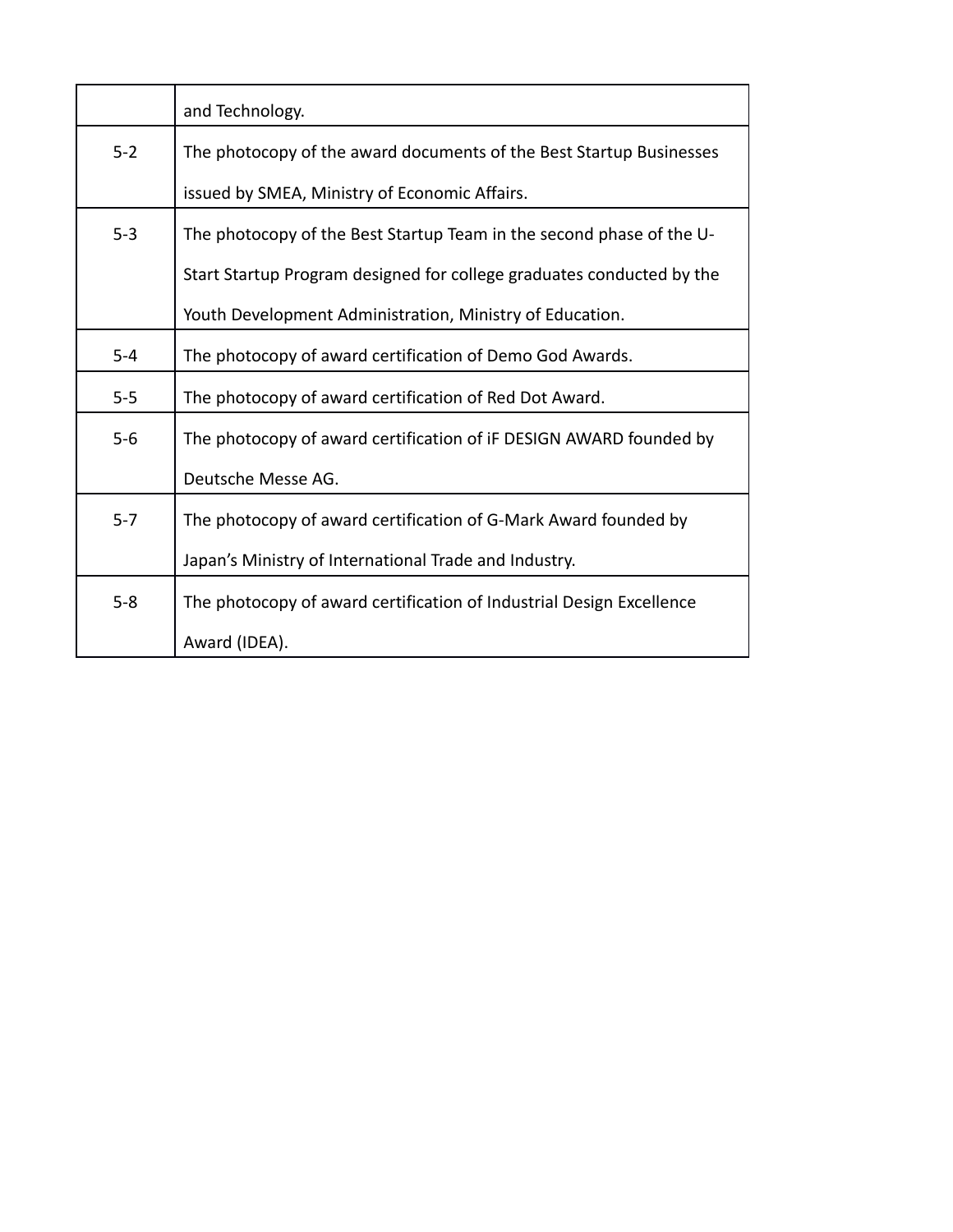附表二

經符合「具創新能力之新創事業認定原則」之條件四,經濟部直營、合作之育成 機構,以及獲得該部近 3 年評鑑優良之育成機構之名單

#### 序號

#### 稱

經濟部直營、合作之育成機構

1.

經濟部中小企業處南港生技育成中心

2.

經濟部中小企業處南港軟體中小企業創新育成中心

3.

4.

5.

經濟部中小企業處高雄軟體育成中心

經濟部中小企業處南科育成中心

新竹生物醫學園區產業及育成中心(籌備中)

6.

7.

財團法人工業技術研究院創新育成中心

國立交通大學中小企業創新育成中心

8.

中原大學中小企業創新育成中心

9.

財團法人資策會科技服務中心中小企業創新育成中心

10.

財團法人工業技術研究院南港 IC 設計育成中心

11.

國立中山大學南部晶片設計培育中心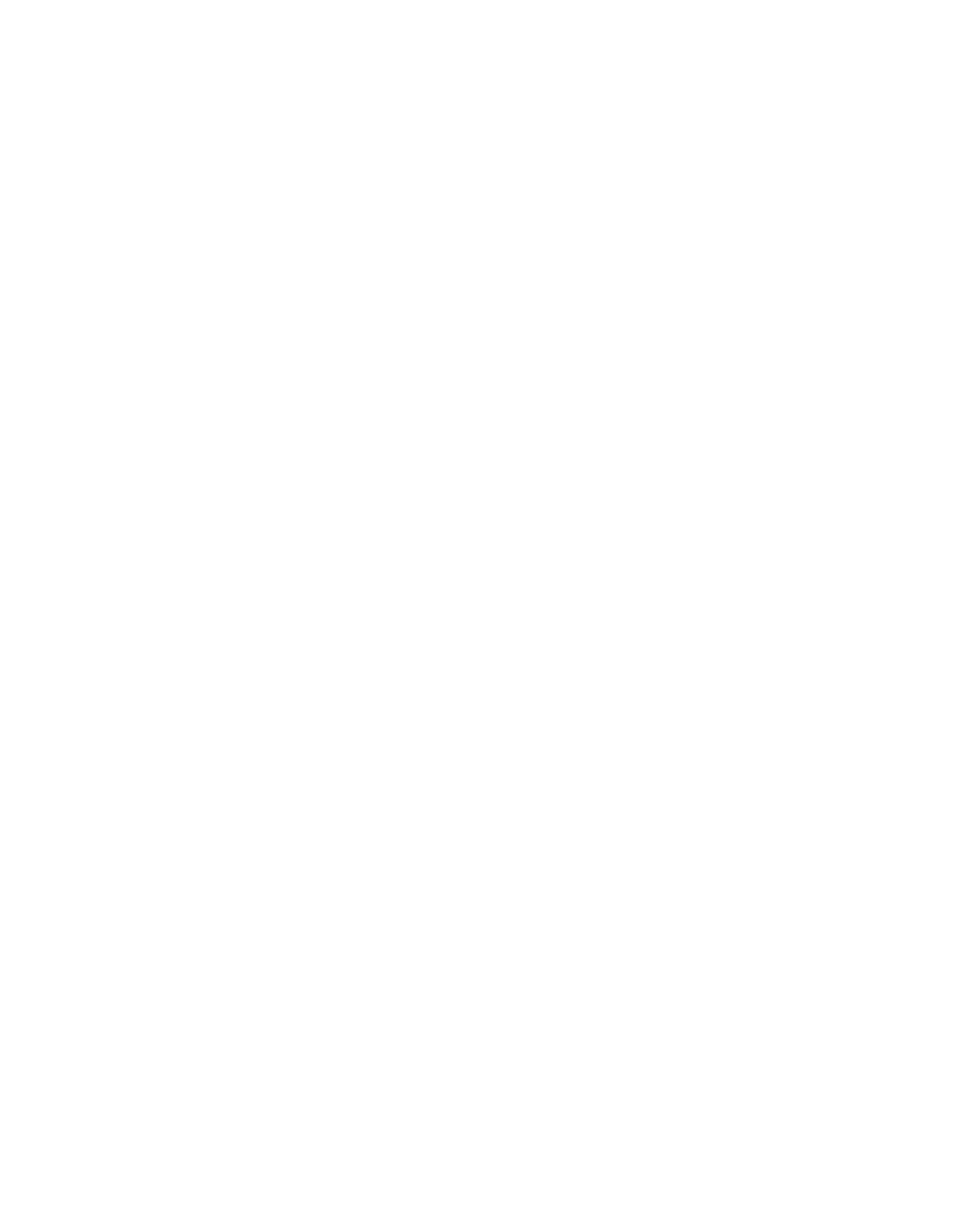Name list of incubators evaluated as excellent which are managed by or working with the Ministry of Economic Affairs (MOEA) in three years:

| Number | <b>Names</b>                                                             |  |
|--------|--------------------------------------------------------------------------|--|
|        | Incubators managed by the MOEA or in partnership with the ministry       |  |
| 1.     | NanKang Biotech Incubation Center                                        |  |
| 2.     | Nangang Software Incubator in SMEA, MOEA                                 |  |
| 3.     | Kaohsiung Software Incubator in SMEA, MOEA                               |  |
| 4.     | The SME Incubator at Taiwan Science Park                                 |  |
| 5.     | Hsinchu Biomedical Science Park Incubation Center, SMEA (in preparation) |  |
| 6.     | Industrial Technology Research Institute (ITRI) Innovation Incubator     |  |
| 7.     | National Chiao Tung University SME Innovation & Incubation Center        |  |
| 8.     | Chung Yuan University Innovation & Incubation Center                     |  |
| 9.     | Institute for Information Industry SME Innovation & Incubation Center    |  |
| 10.    | NanKang IC Design Incubation Center                                      |  |
| 11.    | Southern Taiwan IC Design Incubation Center of Industrial Development    |  |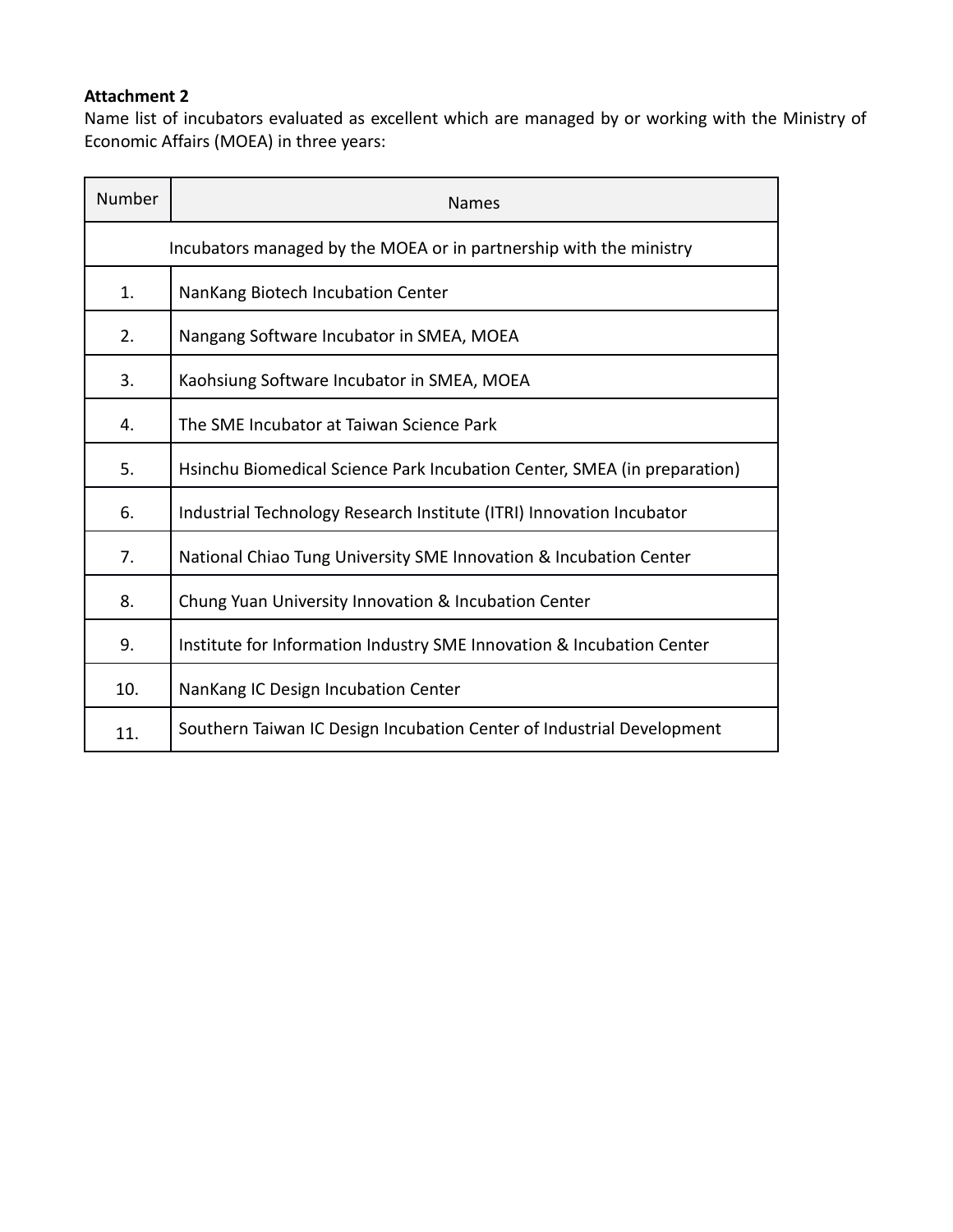附表三

符合「具創新能力之新創事業認定原則」之條件四,經濟部近 3 年(100 年至 102 年)評鑑優良之育成機構名單

### 序號

### 稱

經濟部近 3 年(100 至 102 年)評鑑優良之育成機構

|                      | 1.  |
|----------------------|-----|
| 國立清華大學中小企業創新育成中心     |     |
|                      | 2.  |
| 國立交通大學中小企業創新育成中心     |     |
|                      | 3.  |
| 國立臺灣科技大學中小企業創新育成中心   |     |
|                      | 4.  |
| 國立臺北科技大學中小企業創新育成中心   |     |
| 國立中央大學中小企業創新育成中心     | 5.  |
|                      | 6.  |
| 國立中正大學中小企業創新育成中心     |     |
|                      | 7.  |
| 國立高雄應用科技大學中小企業創新育成中心 |     |
|                      | 8.  |
| 淡江大學中小企業建邦創新育成中心     |     |
|                      | 9.  |
| 銘傳大學中小企業創新育成中心       |     |
|                      | 10. |
| 中原大學中小企業創新育成中心       |     |
|                      | 11. |
| 中華大學中小企業創新育成中心       |     |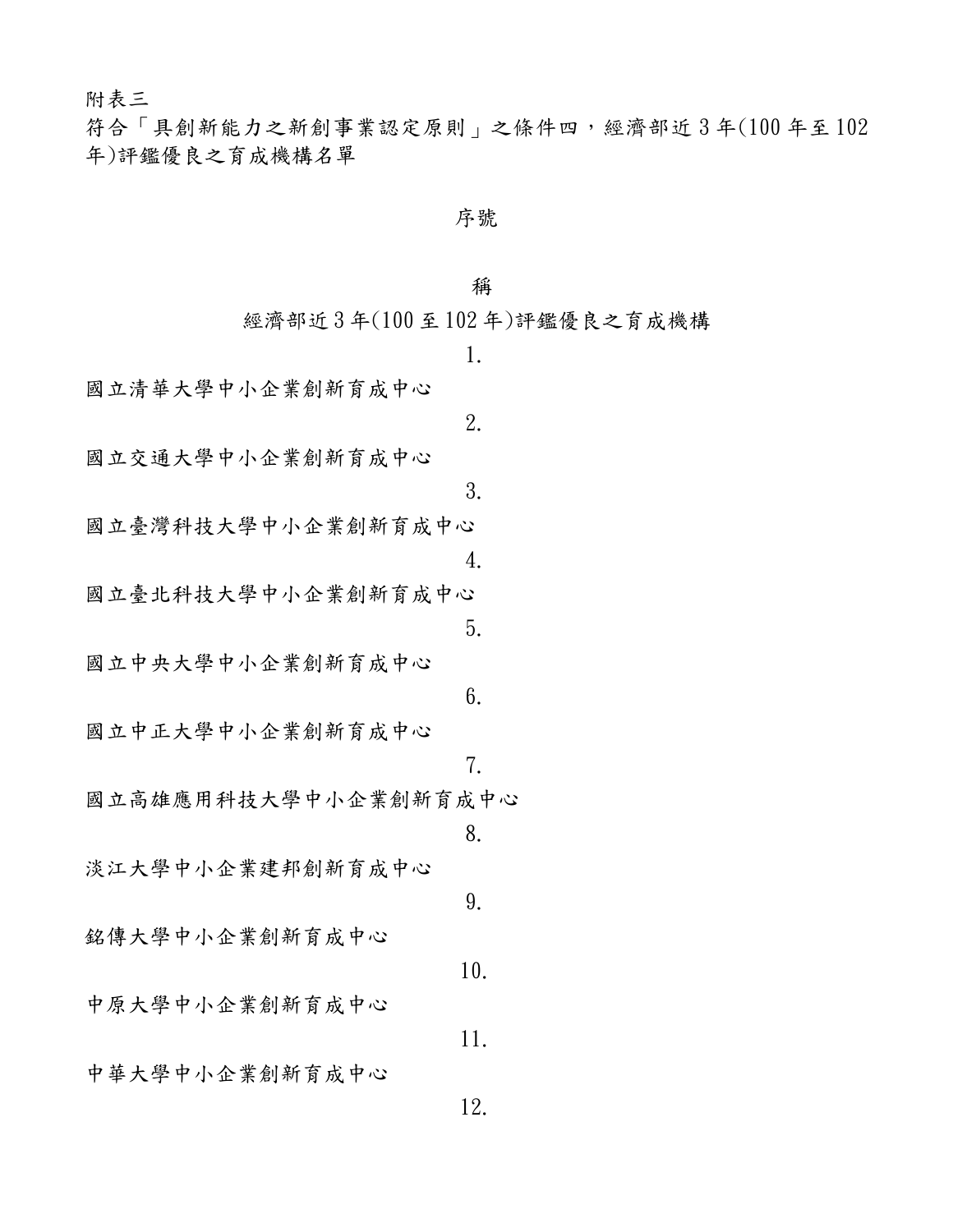逢甲大學中小企業創新育成中心

13.

朝陽科技大學中小企業創新育成中心

14.

遠東科技大學精密機械中小企業創新育成中心

15.

財團法人鞋類暨運動休閒科技研發中心中小企業創新育成中心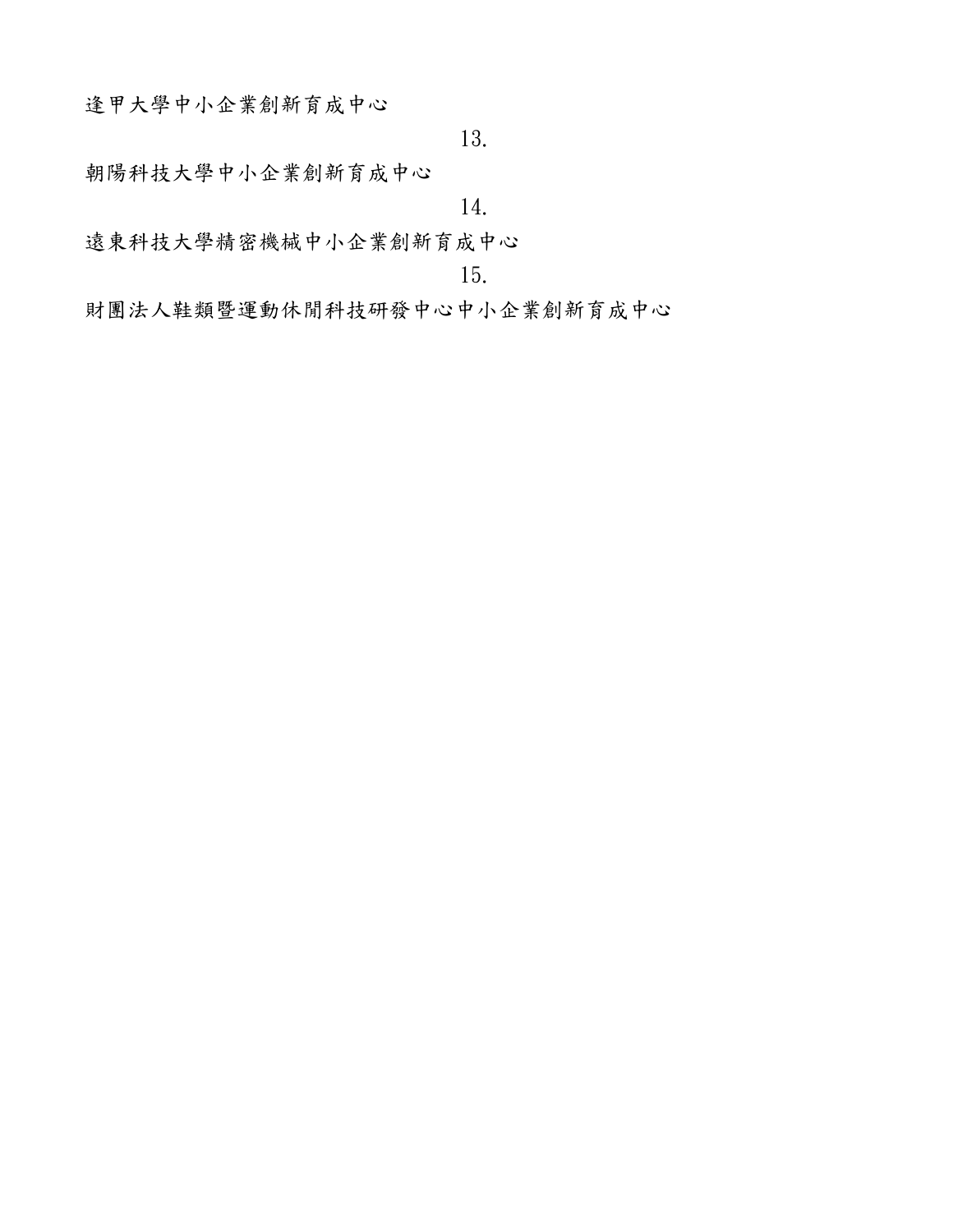Name list of incubators evaluated as excellent by the Ministry of Economic Affairs (MOEA) in three years (from 2011 to 2013):

| Number         | Names                                                                                         |
|----------------|-----------------------------------------------------------------------------------------------|
|                | Incubators rated excellent by the MOEA from 2011 to 2013                                      |
| $\mathbf{1}$ . | Center of Innovative Incubator, National Tsing Hua University                                 |
| 2.             | National Chiao Tung University SME Innovation & Incubation Center                             |
| 3.             | Business Incubation Center, National Taiwan University of Science and<br>Technology           |
| 4.             | Innovation & Incubation Center, National Taipei University of Technology                      |
| 5.             | Innovation & Incubation Center, National Central University                                   |
| 6.             | Innovation & Incubation Center, National Chung Cheng University                               |
| 7.             | Innovation and Incubation Center, National Kaohsiung University of<br><b>Applied Sciences</b> |
| 8.             | The Tamkang University Champion Incubator Center                                              |
| 9.             | Ming Chuan University Enterprise Incubation Center                                            |
| 10.            | Chung Yuan University Innovation & Incubation Center                                          |
| 11.            | Chung-hua University Innovation & Incubation Center                                           |
| 12.            | <b>Business Incubation Center of Feng Chia University</b>                                     |
| 13.            | Innovation Incubation Center Chaoyang University of Technology                                |
| 14.            | Far East University Innovation Incubation Center                                              |
| 15.            | Footwear & Recreation Technology Research Institute Incubation Center                         |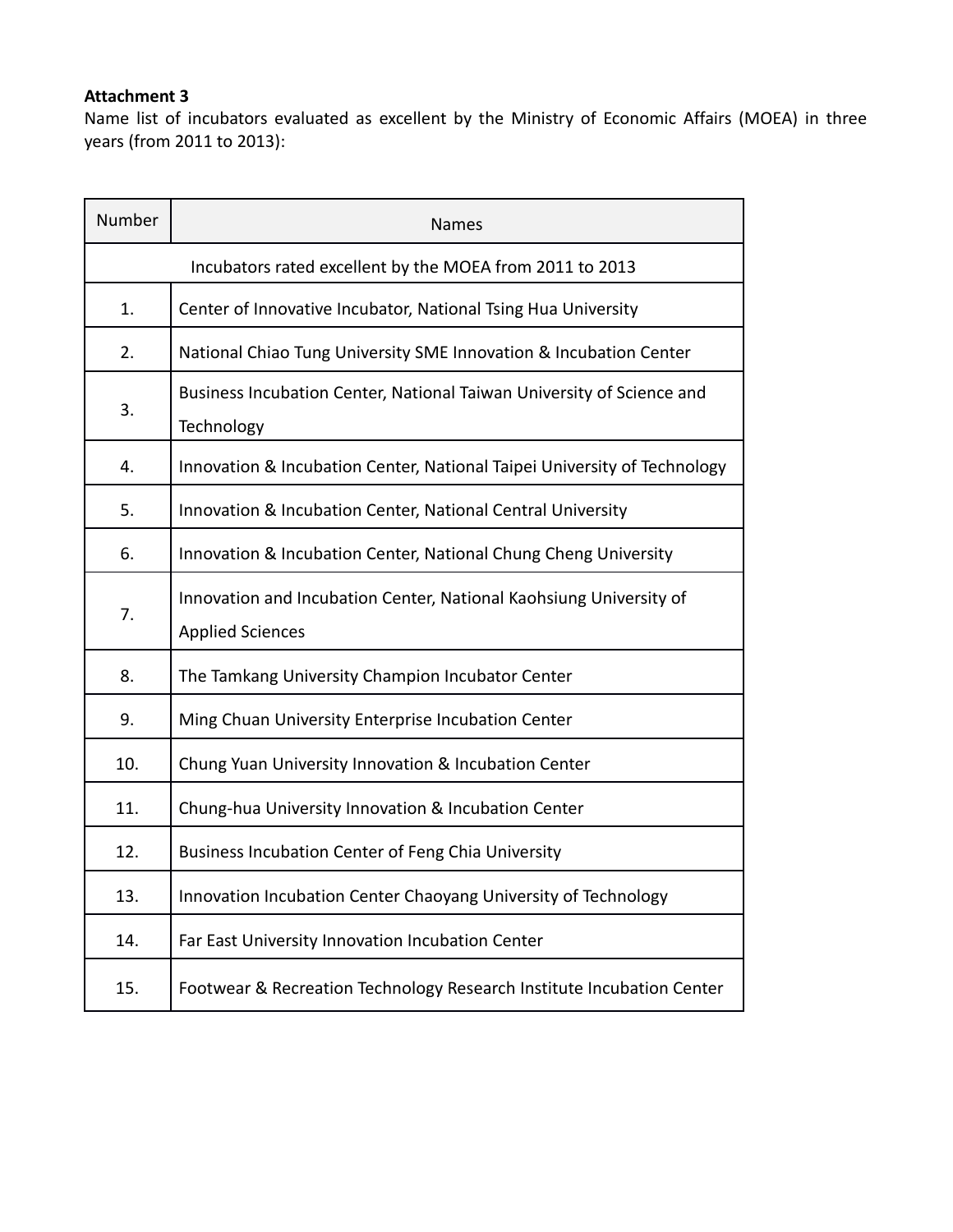附表四<br>符合「具創新能力之新創事業認定原則」之條件五,國內、外具代表性之創業及 設計競賽名單

| 分類   | 名稱                                         |
|------|--------------------------------------------|
| 創業競賽 | 創新創業激勵計畫(臺灣)                               |
|      | 經濟部中小企業處新創事業獎(臺灣)                          |
|      | 教育部青年發展署U-Start「大專畢業生創業服務計畫」(臺灣)           |
|      | International Data Group(IDG)DEMO Show(美國) |
| 設計競賽 | 德國 Red Dot Award(德國紅點設計大獎)                 |
|      | 德國 IF design Award(德國漢諾威工業設計獎)             |
|      | G-Mark Award(日本通產省優良產品設計獎)                 |
|      | IDEA Award (美國傑出工業設計獎)                     |